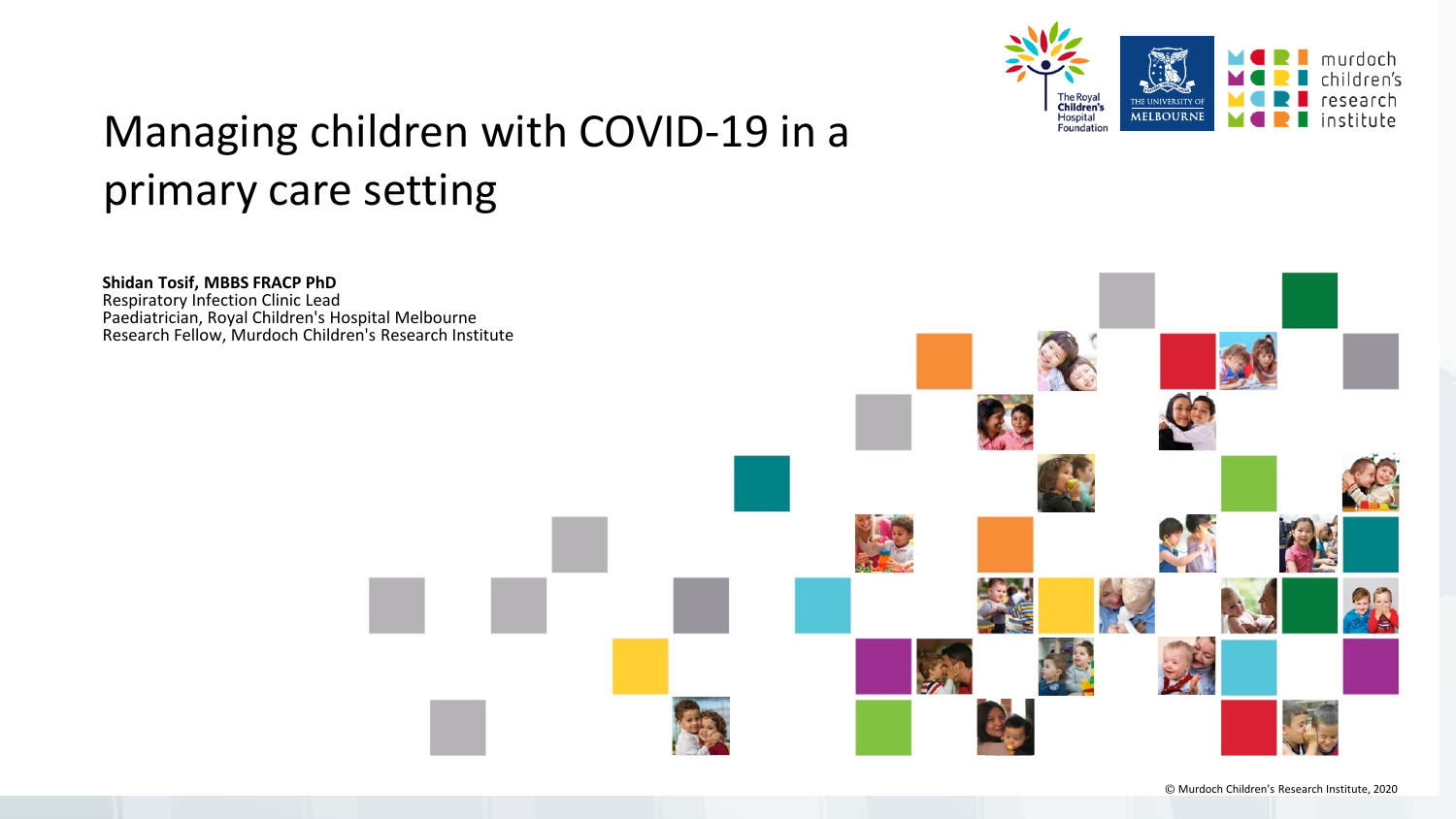## COVID-19: Australian Children

Australia (all settings) :

- $\blacksquare$  23,500 children < 19 years
- **22% of all COVID-19 in Australia**

### Victoria :

him et al (2021) http [National COVID Data: www.Health.gov.au](http://www.health.gov.au/)

8000 cases to date, 2981 active

### 2020 Victorian Experience:

- **3,261 cases (16% of all Victorian cases)**
- <sup>1</sup> 131 presented to ED: 115 (88%) required no medical intervention
- 51 admitted: most brief/precautionary
- **3 PICU (2 PIMS-TS, 1 CHD + severe COVID-19)**





Source: NINDSS data 24/9/2021



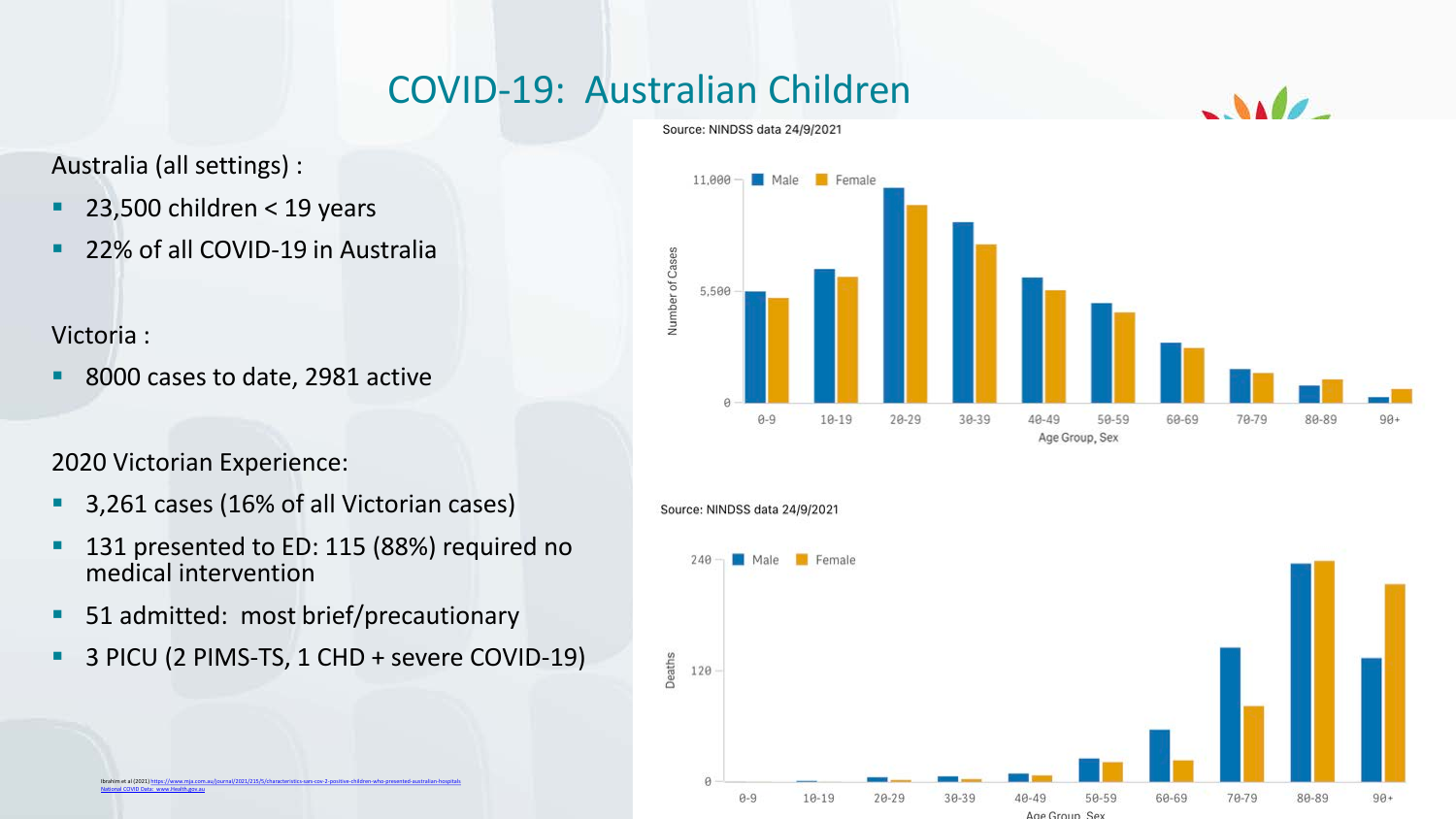## COVID-19 in Children

#### **Delta strain**

- $\neq$  more severe disease
- Higher transmissibility
- Numbers of cases overall and proportionate severe disease will be greater.
- Hospitalization rates  $0.1 2%$
- Death <0.03%
- USA
	- 5.5m cases among 75 million children, with 480 deaths
	- Mortality rate of Covid-19 in children has decreased from 0.06% in 2020, to 0.01% 2021
- UK
	- 470,000 infections (Feb 2020 March 2021 pre-Delta), 25 deaths
	- Mar '21 Sept '21, 52 deaths, no increase in the death rate overall



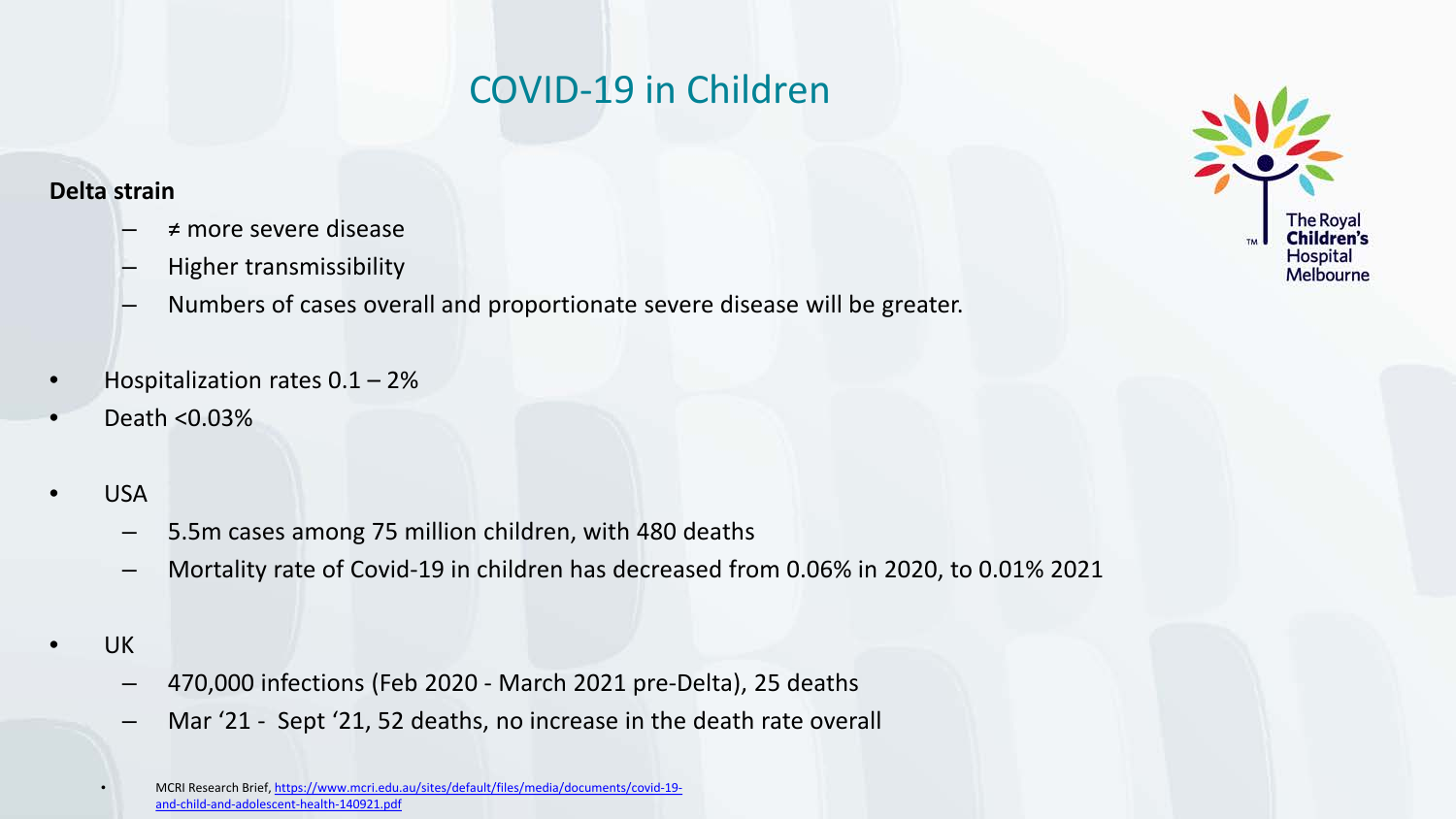### COVID-19 Symptoms in Children

- **F** Fever, cough, sore throat, rhinorrhea are most common symptoms
- **Asymptomatic range from 14.6% to 42%**
- Median illness duration older children (7 days, IQR 3–12), younger children (5 days, 2–9)



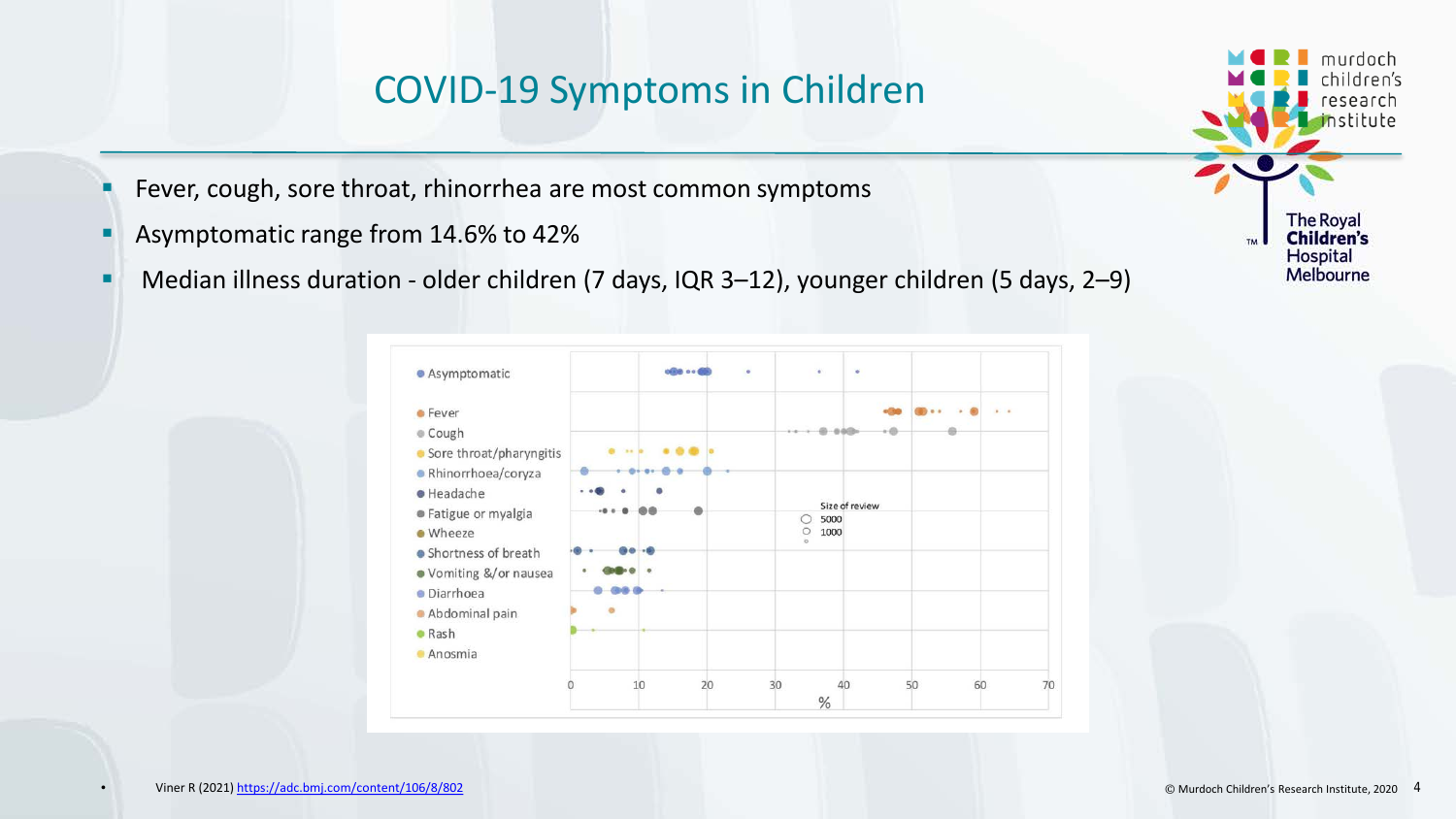## Spectrum of Disease

- **Acute Respiratory Tract Infection** 
	- Respiratory distress
	- Bronchiolitis, croup, pneumonia
- **Medical complications** 
	- MIS-C/PIMS-TS (<0.1%*)*
		- Fever (≥3 days), signs of shock, rash and abdominal pain 2-6 weeks post COVID-19
	- Long COVID (4 66% \*limitations)
		- Prolonged symptoms > 3 months rare
	- PE/DVT

murdoch children's research hstitute **The Royal Children's** Hospital Melbourne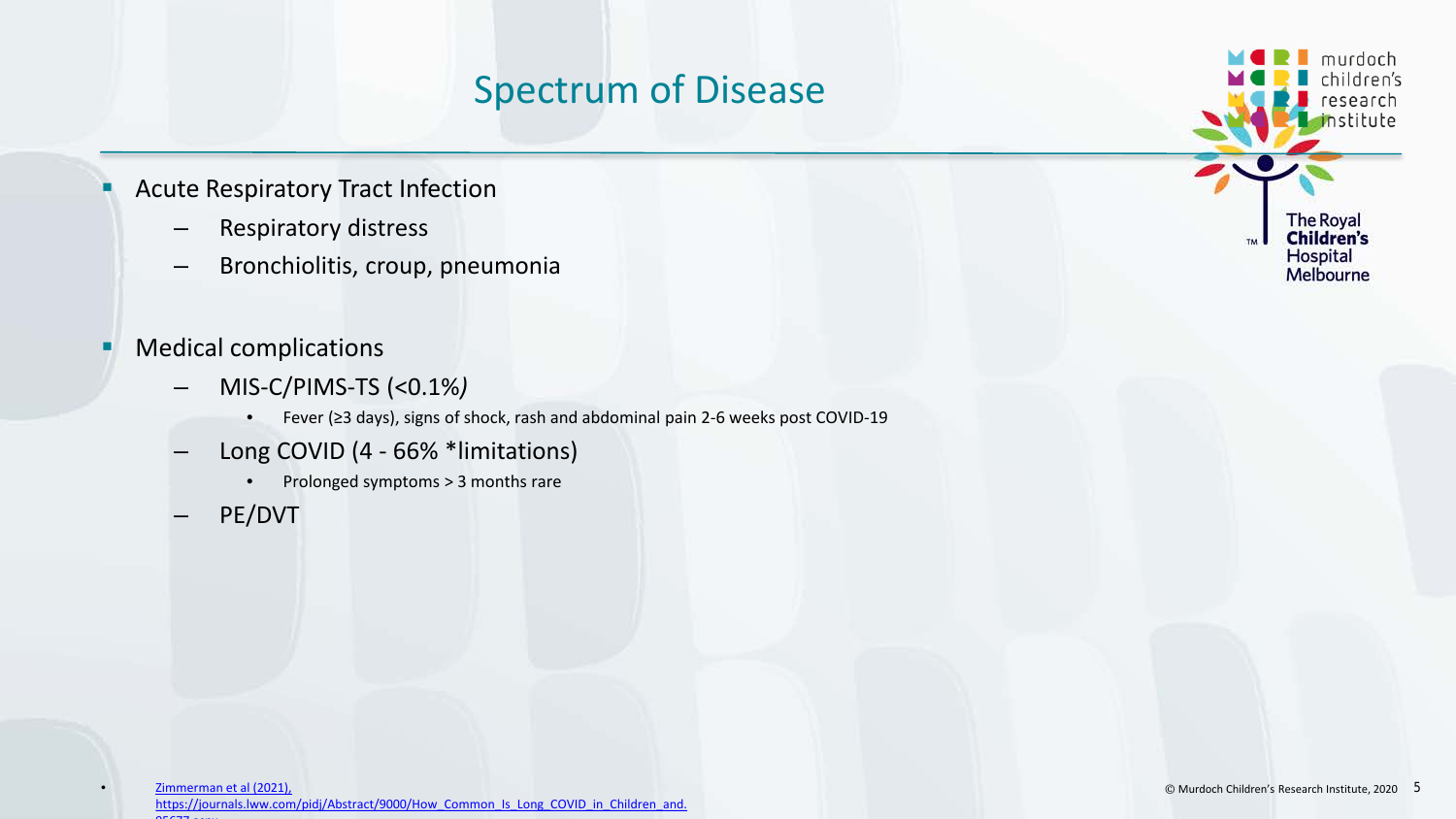## Risk Factors for Severe Disease

- Older children > 12 years of age
- **Unvaccinated**
- **Pre-existing comorbidities:**



- cancer, obesity, chronic respiratory/kidney/cardiovascular/neurological disorders, immune disorders/ metabolic/hematologic disorders
- Severe COVID-19: 5.1% of those with comorbidities, and in 0.2% without
- *Risk of severe disease/death is still low in children with comorbidities*
- Children living with disadvantage, low socioeconomic or "minority" ethnic status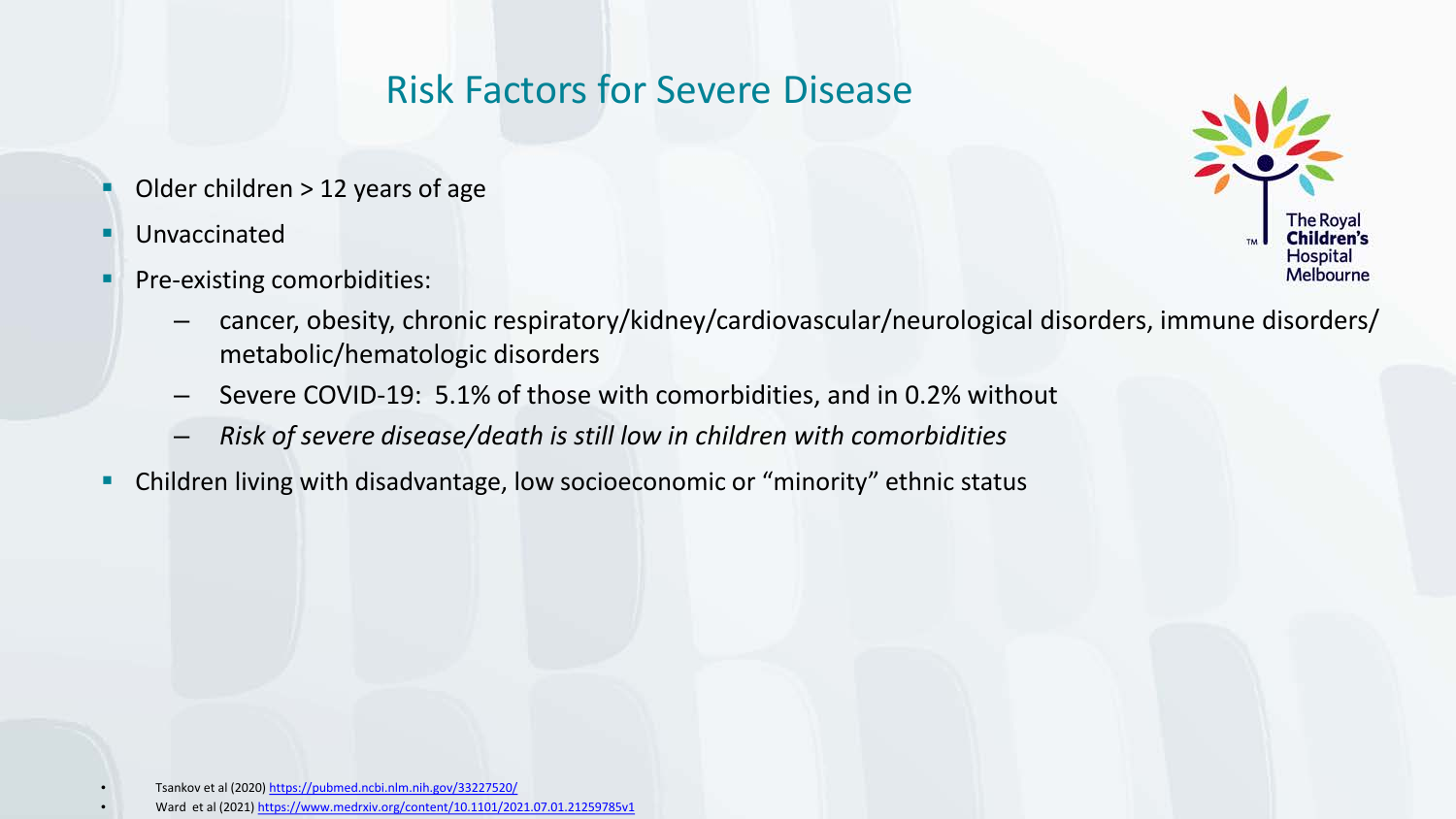#### **SEVERE ILLNESS**

- Respiratory distress or visible work of breathing and unable to measure oxygen saturations
- Requiring Oxygen/NG/IV fluids
	- Abnormal vital signs
	- · Altered conscious state
- · Febrile neonate <28 days
- Symptoms of Kawasaki's disease or PIMS-TS

#### **HIGH RISK (with mild symptoms)**

- 1. Complex medical, cardiac, respiratory or neurodevelopmental comorbidities
- 2. Immunosuppressed
- 3. Extreme obesity
- 4. Afebrile neonates (<28 days corrected)

#### **MODERATE ILLNESS**

- 1. Decreased oral intake/ hydration concerns
- 2. Mild-mod work of breathing with SaO2 >94%

#### **LOW RISK**

- **Asymptomatic or Mild Disease**
- Comorbidities but asymptomatic 2.



[https://www.rch.org.au/clinicalguide/guideline\\_index/Victorian\\_pathways\\_for\\_COVID-](https://www.rch.org.au/clinicalguide/guideline_index/Victorian_pathways_for_COVID-19_positive_children/)19\_positive\_children/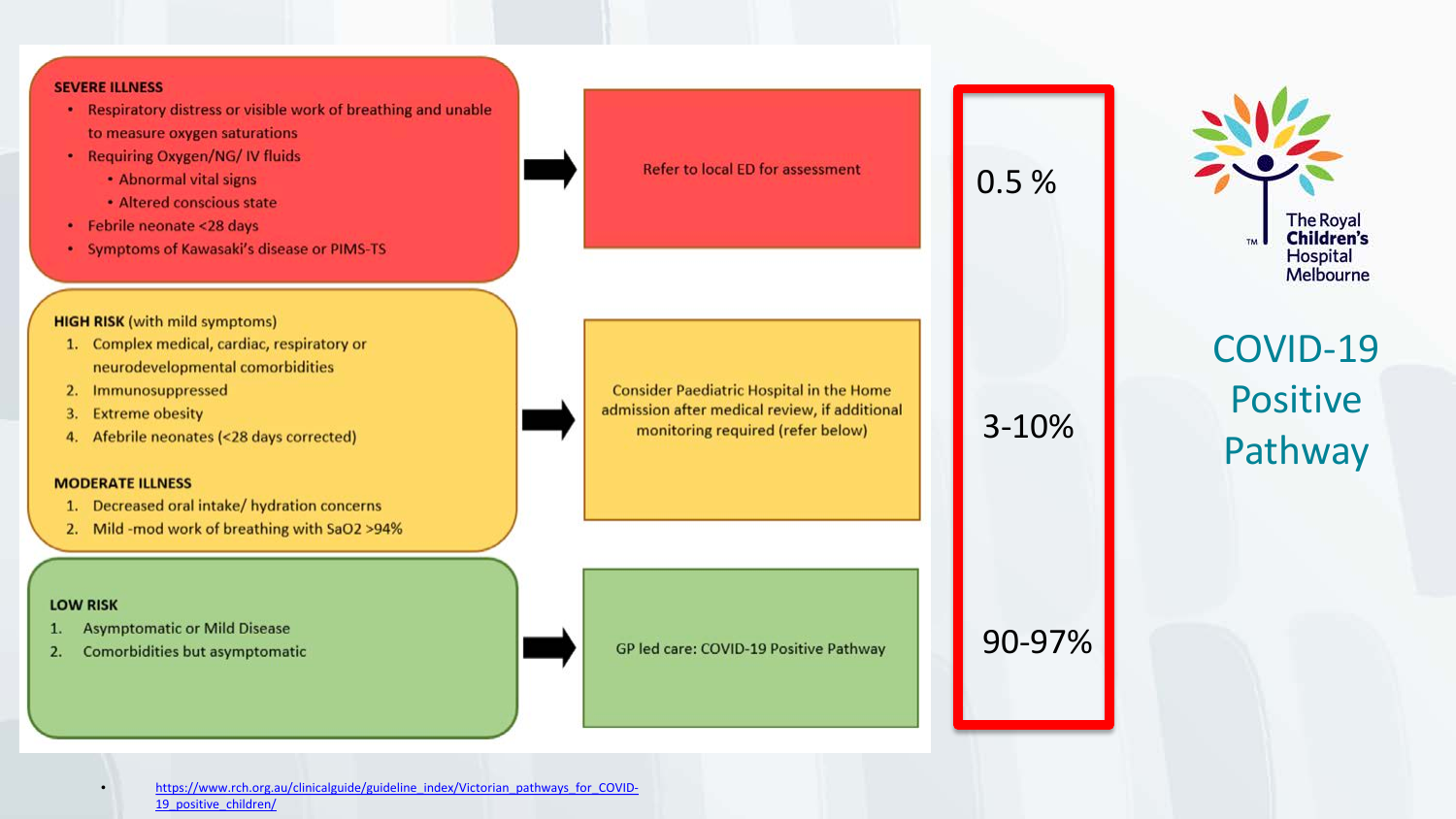## Primary Care Management

### – **Treat the clinical syndrome**

- Most will be mild viral respiratory infections
- Escalate if moderate/severe respiratory disease or symptomatic with significant comorbidities

### – **Red flags**

- Fever/rash/abdominal pain/shock (PIMS-TS)
- Signs of thromboembolism
- **Consider alternate/co-existing diagnosis in child who has positive test for SARS-CoV-2 (e.g. sepsis)**

#### **Hospital Treatment:**

- Respiratory support
- Corticosteroids, if ongoing supplemental oxygen
- Corticosteroids/IVIG PIMS-TS
- Venous thromboembolism prophylaxis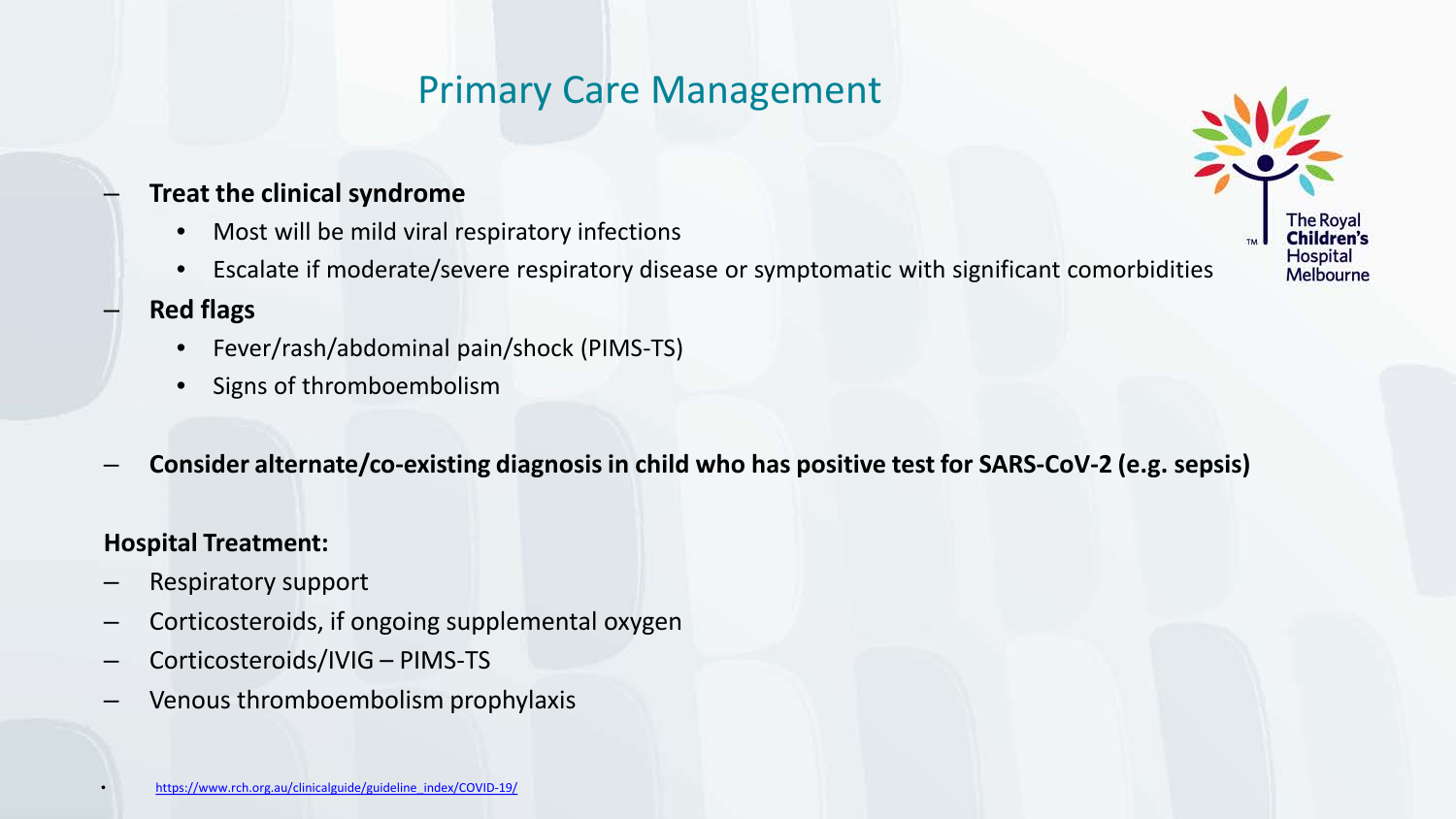## COVID-19 Indirect Impact

#### **Indirect impact**

- Wellbeing, anxiety
- Education gap disproportionate impact on disadvantaged, disengagement from education
- Disruption of support for students with disabilities, mental health issues
- Adverse impact on vulnerable children eg. free meal services, child protection
- Social impact
- **Social risk factors**
	- Social isolation
	- Risk of violence, abuse and neglect
	- Other child in home with significant disability, dev, behavioural or mental health problem
- **Parents may be admitted leaving children without alternative carers**
	- Parent / carer at high risk or in hospital
	- Children with complex medical needs (Tracheostomy/home ventilation, TPN etc.) likely to need hospital care if carers unwell
- **Identify during intake whether there are care arrangements available if parents hospitalised**

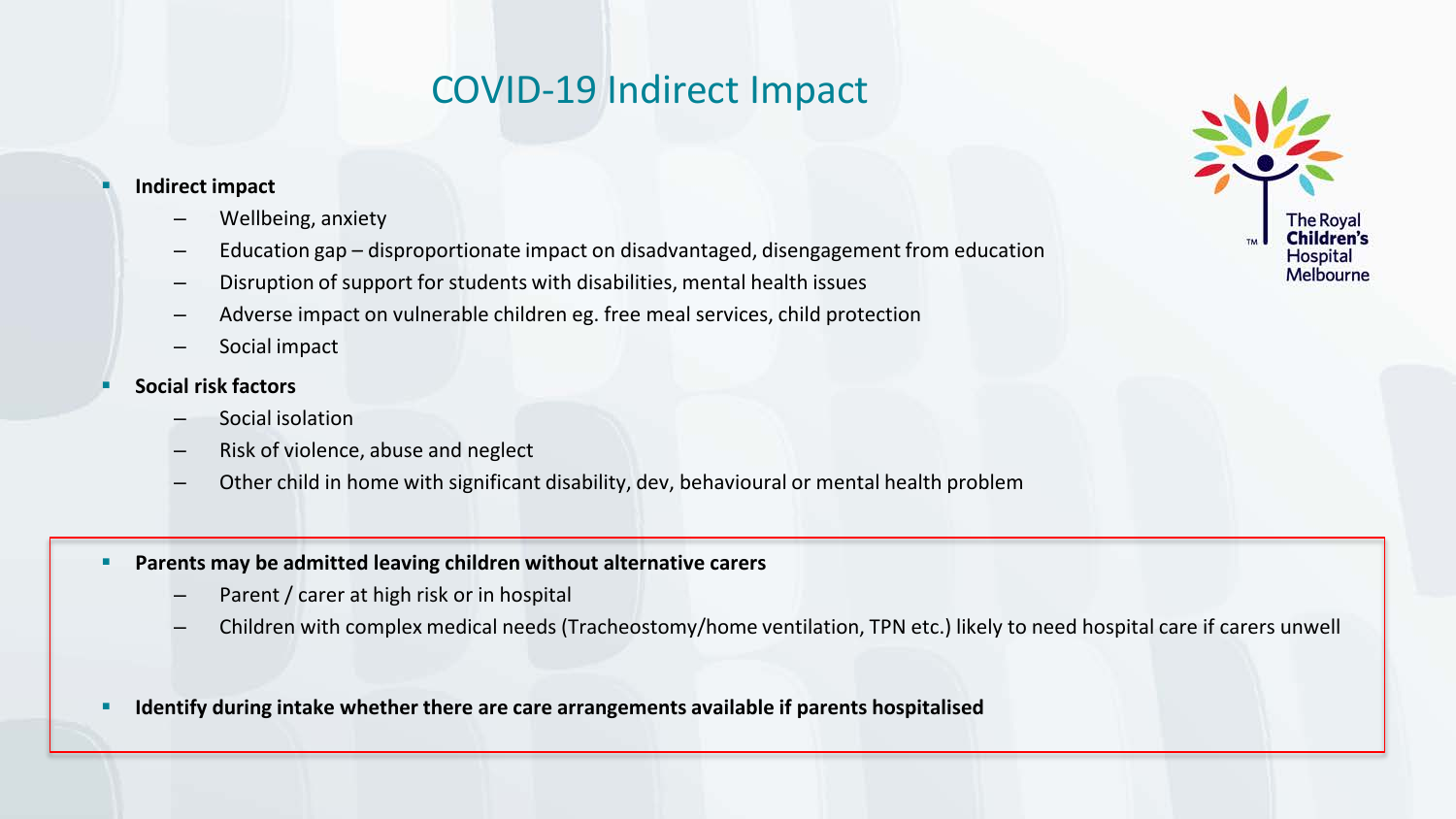

# Thank You

#### **[Shidan.Tosif@rch.org.au](mailto:Shidan.Tosif@rch.org.au)**

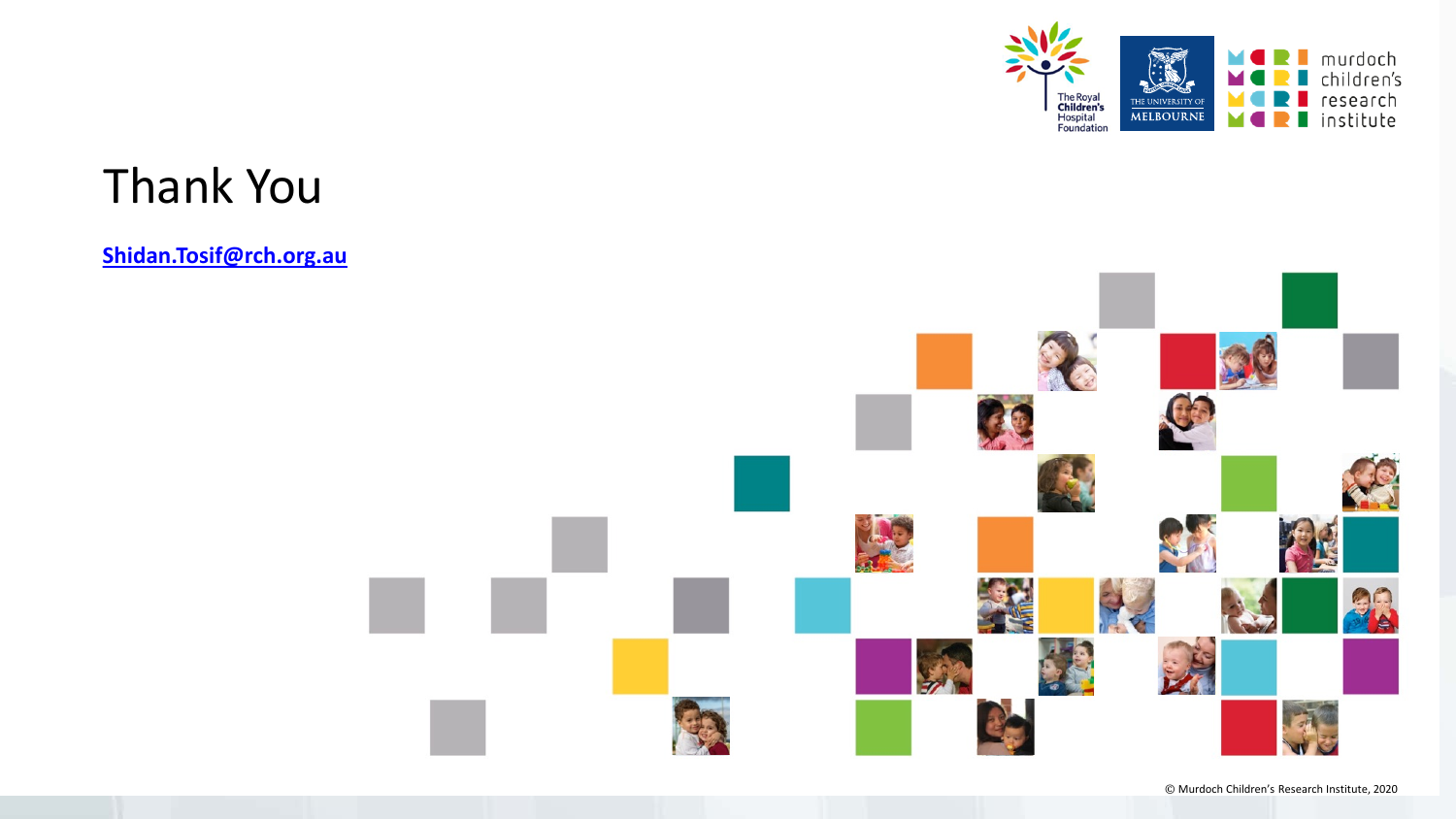## **Acknowledgements**

#### **The Royal Children's Hospital**

- **Hospital in the Home**
- **General Medicine**

#### **Monash Childrens Hospital**

**Sarah Jame, Hospital in the Home** 

#### **SAEFVIC**

A/Prof Nigel Crawford

#### **Research Team**

- **Alissa McMinn**
- **Belle Overmars**
- **Jill Nguyen**
- Kate Dohle